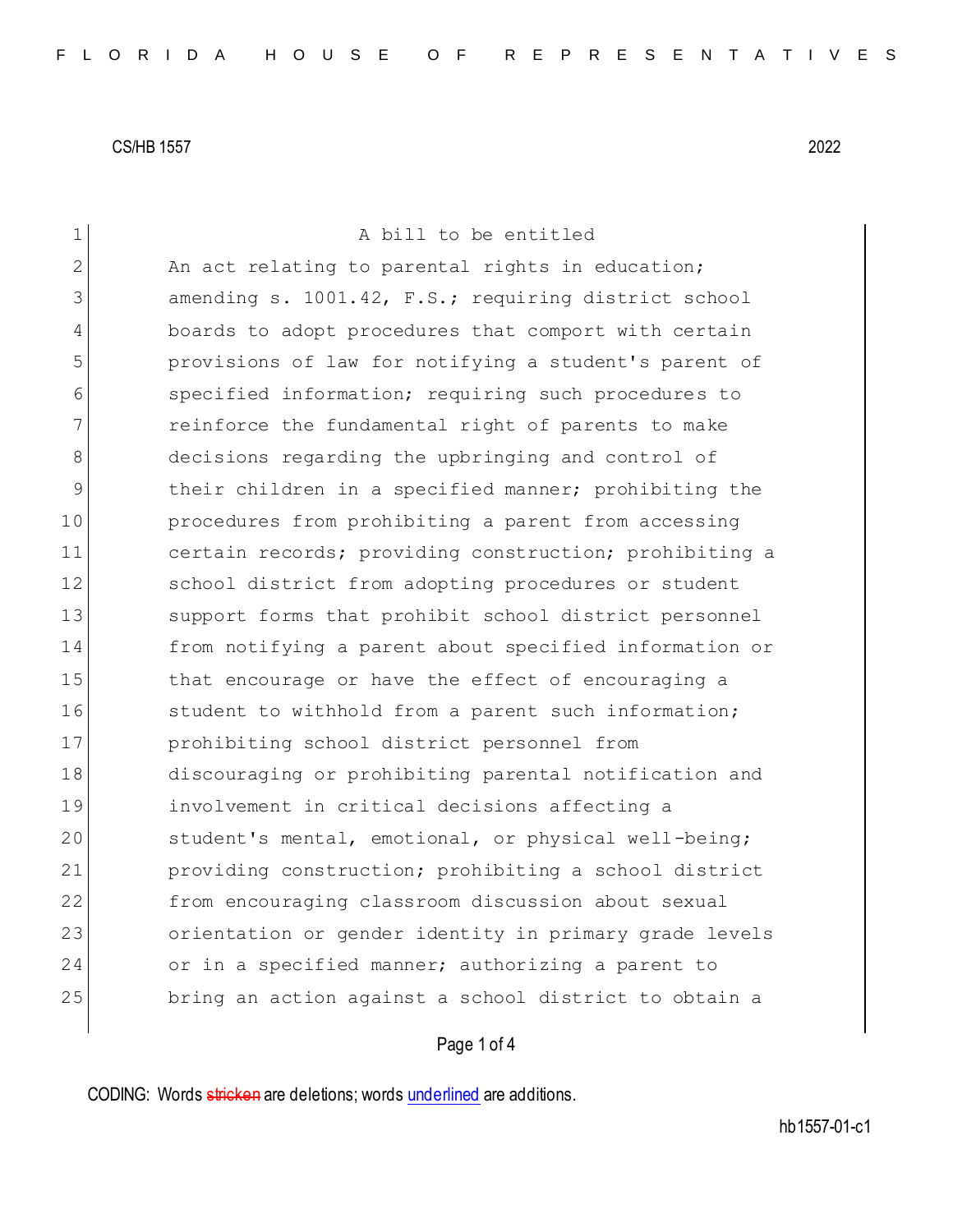26 declaratory judgment that a school district procedure 27 or practice violates certain provisions of law; 28 providing for the additional award of injunctive 29 relief, damages, and reasonable attorney fees and 30 court costs to certain parents; requiring certain 31 training developed or provided by a school district to 32 adhere to standards established by the Department of 33 Education; requiring the department to review and 34 update, as necessary, specified materials by a certain 35 date; providing an effective date. 36 37 Be It Enacted by the Legislature of the State of Florida: 38 39 Section 1. Paragraph (c) is added to subsection (8) of 40 section 1001.42, Florida Statutes, to read: 41 1001.42 Powers and duties of district school board. - The 42 district school board, acting as a board, shall exercise all 43 powers and perform all duties listed below: 44 (8) STUDENT WELFARE. 45 (c)1. In accordance with the rights of parents enumerated 46 in ss. 1002.20 and 1014.04, adopt procedures for notifying a 47 | student's parent if there is a change in the student's services 48 or monitoring related to the student's mental, emotional, or 49 physical health or well-being and the school's ability to 50 provide a safe and supportive learning environment for the

# Page 2 of 4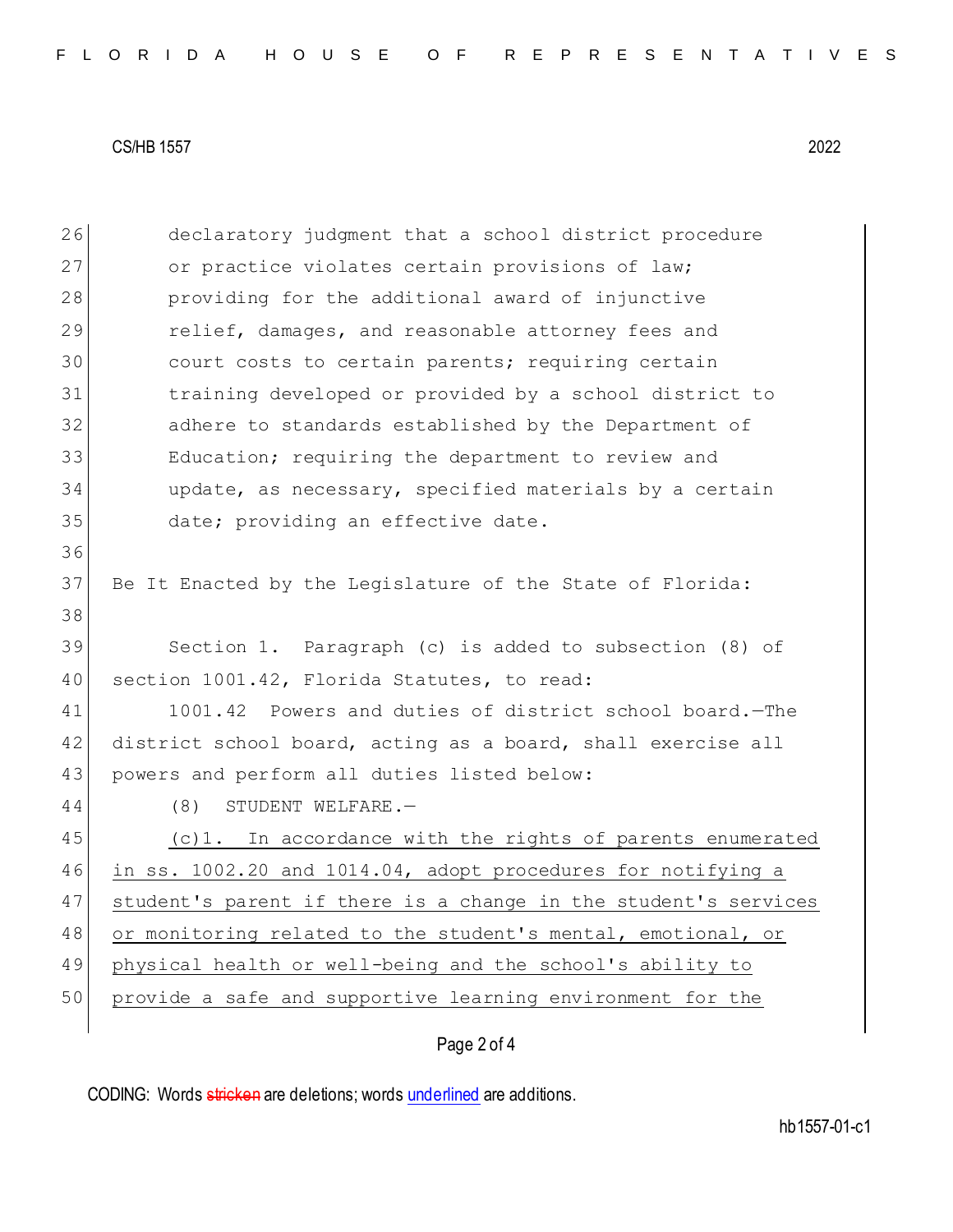| 51 | student. The procedures must reinforce the fundamental right of  |
|----|------------------------------------------------------------------|
| 52 | parents to make decisions regarding the upbringing and control   |
| 53 | of their children by requiring school district personnel to      |
| 54 | encourage a student to discuss issues relating to his or her     |
| 55 | well-being with his or her parent or to seek permission to       |
| 56 | discuss or facilitate discussion of the issue with the parent.   |
| 57 | The procedures must comply with s. 1002.22(2) and may not        |
| 58 | prohibit a parent from accessing any of his or her minor child's |
| 59 | education records created, maintained, or used by the school     |
| 60 | district. This paragraph does not limit or alter any obligation  |
| 61 | of school district personnel to report suspected abuse,          |
| 62 | abandonment, or neglect, as those terms are defined in s. 39.01. |
| 63 | 2. A school district may not adopt procedures or student         |
| 64 | support forms that prohibit school district personnel from       |
| 65 | notifying a parent about his or her student's mental, emotional, |
| 66 | or physical health or well-being, or a change in related         |
| 67 | services or monitoring, or that encourage or have the effect of  |
| 68 | encouraging a student to withhold from a parent such             |
| 69 | information. School district personnel may not discourage or     |
| 70 | prohibit parental notification of and involvement in critical    |
| 71 | decisions affecting a student's mental, emotional, or physical   |
| 72 | health or well-being. This subparagraph does not prohibit a      |
| 73 | school district from adopting procedures that permit school      |
| 74 | personnel to withhold such information from a parent if a        |
| 75 | reasonably prudent person would believe that disclosure would    |
|    |                                                                  |

# Page 3 of 4